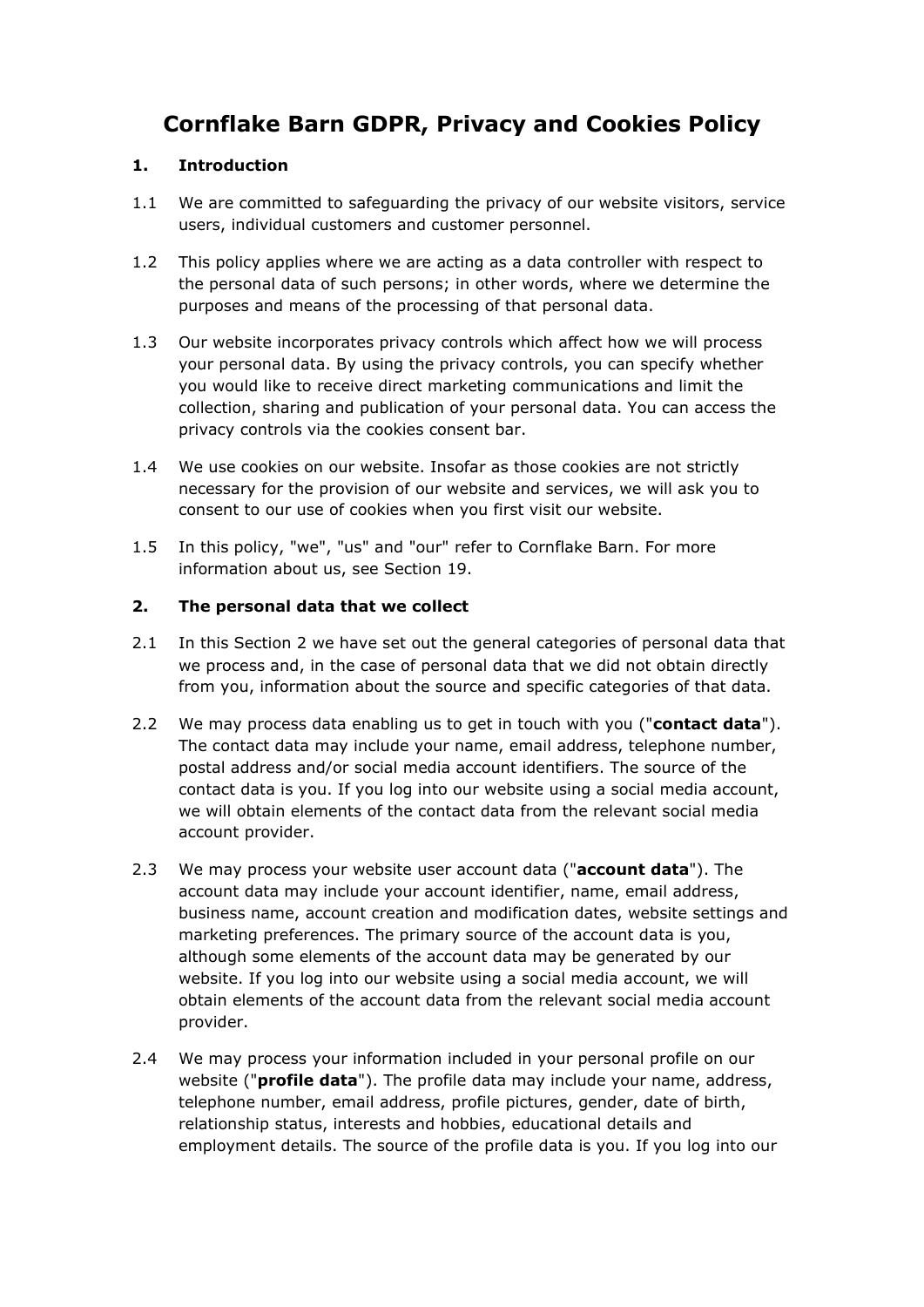website using a social media account, we will obtain elements of the profile data from the relevant social media account provider.

- 2.5 We may process information relating to our customer relationships ("**customer relationship data**"). The customer relationship data may include your name, the name of your business or employer, your job title or role, your contact details, your classification / categorisation within our customer relationship management system and information contained in or relating to communications between us and you. The source of the customer relationship data is you.
- 2.6 We may process your personal data that are provided in the course of the use of our services and generated by our services in the course of such use ("**service data**"). The service data may include *[specify data]*. The source of the service data is you and/or our services.
- 2.7 We may process information relating to transactions, including purchases of goods and/or services, including bookings and enquiries that you enter into with us and/or through our website ("**transaction data**"). The transaction data may include your name, your contact details, your payment card details (or other payment details) and the transaction details. The source of the transaction data is you and/or our payment services provider.
- 2.8 We may process information contained in or relating to any communication that you send to us or that we send to you ("**communication data**"). The communication data may include the communication content and metadata associated with the communication. Our website will generate the metadata associated with communications made using the website contact forms.
- 2.9 We may process data about your use of our website and services ("**usage data**"). The usage data may include your IP address, geographical location, browser type and version, operating system, referral source, length of visit, page views and website navigation paths, as well as information about the timing, frequency and pattern of your service use. The source of the usage data is our analytics tracking system.
- 2.10 Please do not supply any other person's personal data to us, unless we prompt you to do so.

#### **3. Purposes of processing and legal bases**

- 3.1 In this Section 3, we have set out the purposes for which we may process personal data and the legal bases of the processing.
- 3.2 **Operations**  We may process your personal data for the purposes of operating our website, the processing and fulfilment of orders, providing our services, supplying our goods, generating invoices, bills and other paymentrelated documentation, and credit control. The legal basis for this processing is our legitimate interests, namely the proper administration of our website, services and business.
- 3.3 **Publications**  We may process account data, profile data and/or service data for the purposes of publishing such data on our website and elsewhere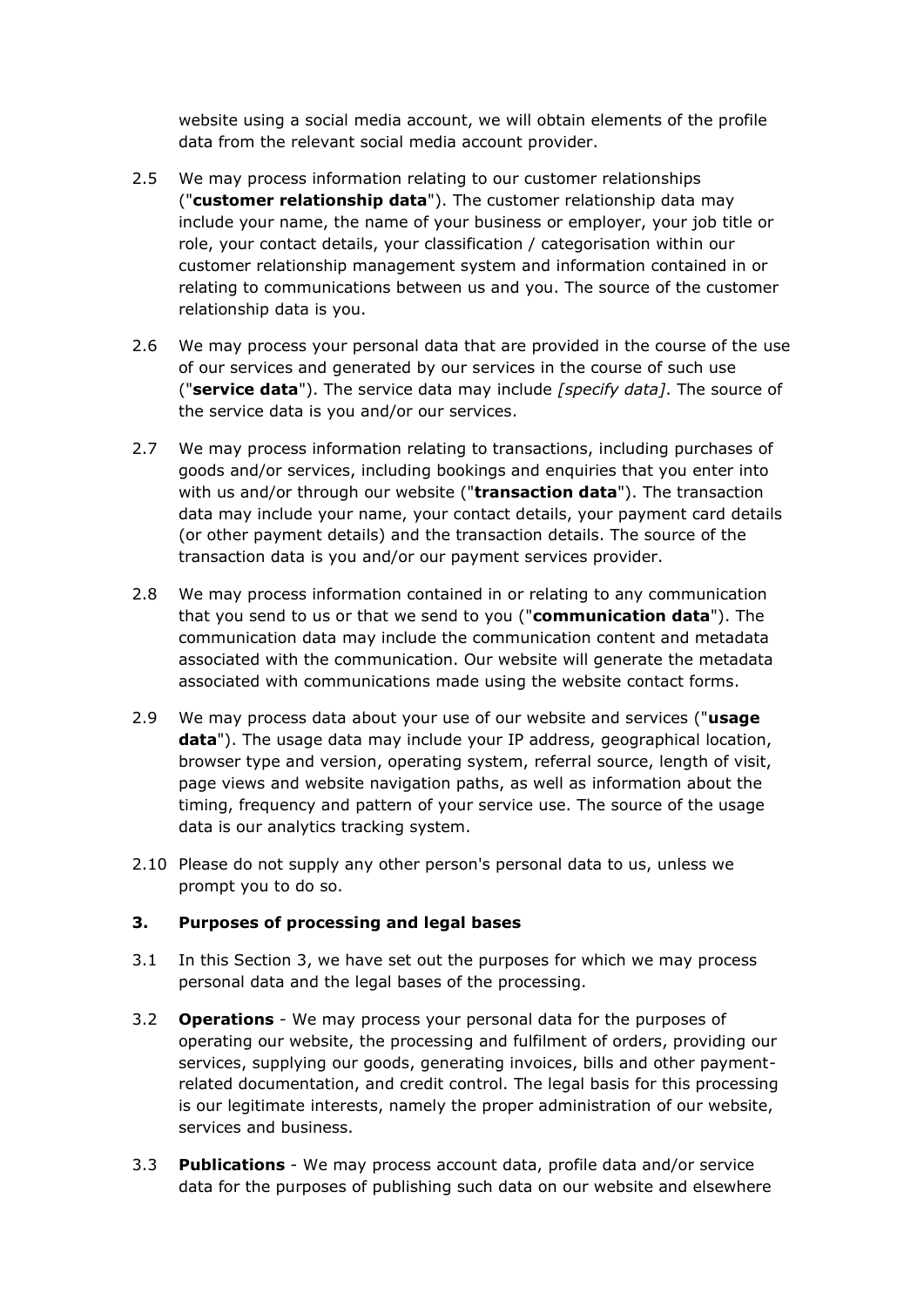through our services in accordance with your express instructions. The legal basis for this processing is our legitimate interests, namely the publication of content in the ordinary course of our operations.

- 3.4 **Relationships and communications** We may process contact data, account data, customer relationship data, transaction data and/or communication data for the purposes of managing our relationships, communicating with you (excluding communicating for the purposes of direct marketing) by email, SMS, post, fax and/or telephone, providing support services and complaint handling. The legal basis for this processing is our legitimate interests, namely communications with our website visitors, service users, individual customers and customer personnel, the maintenance of our relationships, enabling the use of our services, and the proper administration of our website, services and business.
- 3.5 **Personalisation**  We may process account data, service data and/or usage data for the purposes of personalising the content and advertisements that you see on our website and through our services to ensure that you only see material that is relevant to you. The legal basis for this processing is our legitimate interests, namely offering the best possible experience for our website visitors and service users.
- 3.6 **Direct marketing**  We may process contact data, account data, profile data, customer relationship data and/or transaction data for the purposes of creating, targeting and sending direct marketing communications by email, SMS, post and/or fax and making contact by telephone for marketing-related purposes. The legal basis for this processing is our legitimate interests, namely promoting our business and communicating marketing messages and offers to our website visitors and service users.
- 3.7 **Research and analysis**  We may process usage data, service data and/or transaction data for the purposes of researching and analysing the use of our website and services, as well as researching and analysing other interactions with our business. The legal basis for this processing is our legitimate interests, namely monitoring, supporting, improving and securing our website, services and business generally.
- 3.8 **Record keeping**  We may process your personal data for the purposes of creating and maintaining our databases, back-up copies of our databases and our business records generally. The legal basis for this processing is our legitimate interests, namely ensuring that we have access to all the information we need to properly and efficiently run our business in accordance with this policy.
- 3.9 **Security**  We may process your personal data for the purposes of security and the prevention of fraud and other criminal activity. The legal basis of this processing is our legitimate interests, namely the protection of our website, services and business, and the protection of others.
- 3.10 **Insurance and risk management** We may process your personal data where necessary for the purposes of obtaining or maintaining insurance coverage, managing risks and/or obtaining professional advice. The legal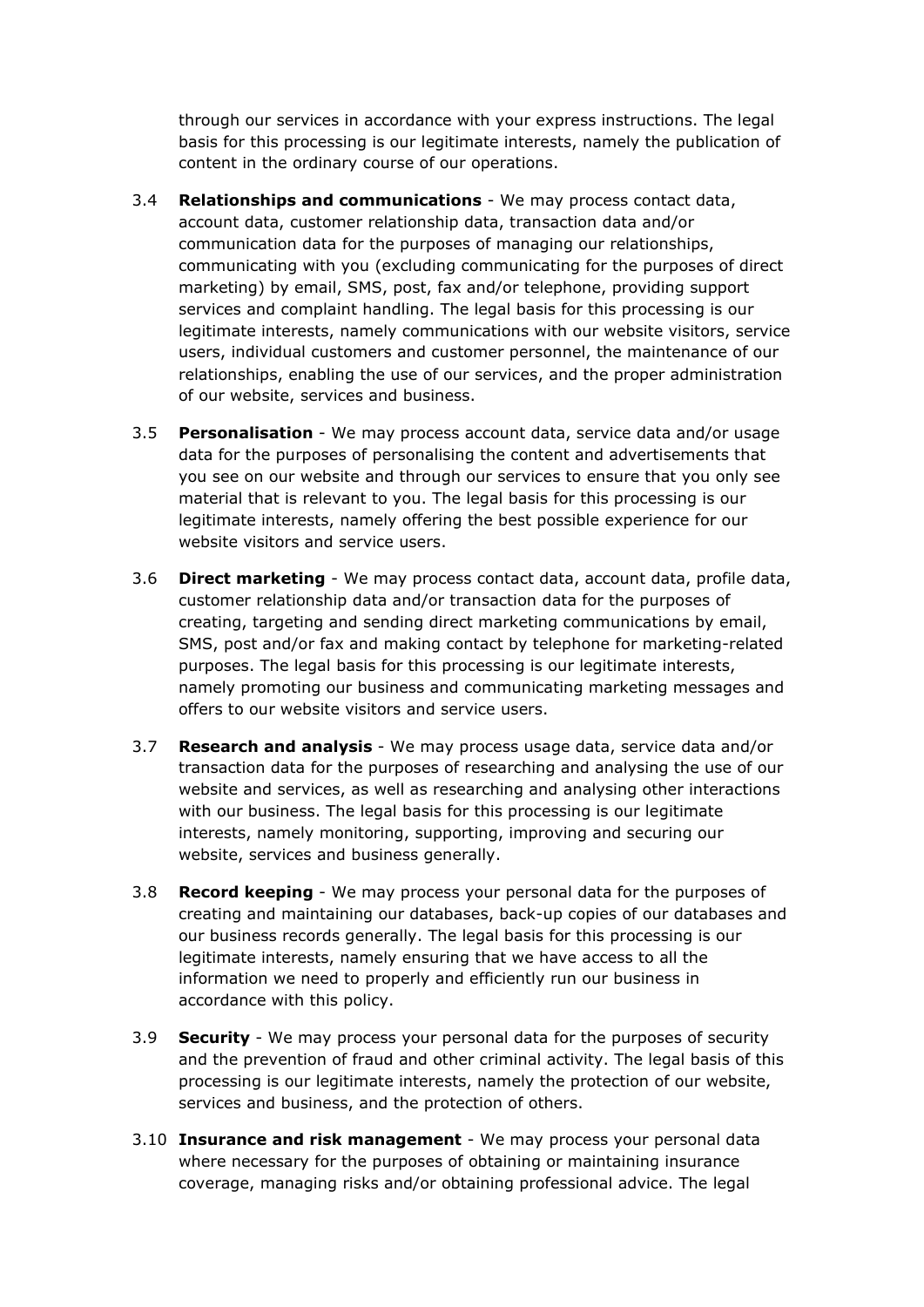basis for this processing is our legitimate interests, namely the proper protection of our business against risks.

- 3.11 **Legal claims** We may process your personal data where necessary for the establishment, exercise or defence of legal claims, whether in court proceedings or in an administrative or out-of-court procedure. The legal basis for this processing is our legitimate interests, namely the protection and assertion of our legal rights, your legal rights and the legal rights of others.
- 3.12 **Legal compliance and vital interests** We may also process your personal data where such processing is necessary for compliance with a legal obligation to which we are subject or in order to protect your vital interests or the vital interests of another natural person.

#### **4. Providing your personal data to others**

- 4.1 We may disclose your personal data to any member of our group of companies (this means our subsidiaries, our ultimate holding company and all its subsidiaries) insofar as reasonably necessary for the purposes, and on the legal bases, set out in this policy.
- 4.2 We may disclose your personal data to our insurers and/or professional advisers insofar as reasonably necessary for the purposes of obtaining or maintaining insurance coverage, managing risks, obtaining professional advice.
- 4.3 Your personal data held in our website database will be stored on the servers of our hosting services providers.
- 4.4 We may disclose contact information to our suppliers or subcontractors insofar as reasonably necessary for servicing Cornflake Barn or for touristic purposes.
- 4.5 Financial transactions relating to our website and services may be handled by our payment services providers, to process your payments. We will share transaction data with our payment services providers only to the extent necessary for the purposes of processing your payments, refunding such payments and dealing with complaints and queries relating to such payments and refunds. You can find information about the payment services providers' privacy policies and practices at their websites.
- 4.6 We may disclose contact data along with any other personal data contained in enquiries made through our website or services to one or more of those selected third party suppliers of goods and/or services identified on our website for the purpose of enabling them to contact you so that they can offer, market and sell to you relevant goods and/or services. Each such third party will act as a data controller in relation to the personal data that we supply to it; and upon contacting you, each such third party will supply to you a copy of its own privacy policy, which will govern that third party's use of your personal data.
- 4.7 In addition to the specific disclosures of personal data set out in this Section 4, we may disclose your personal data where such disclosure is necessary for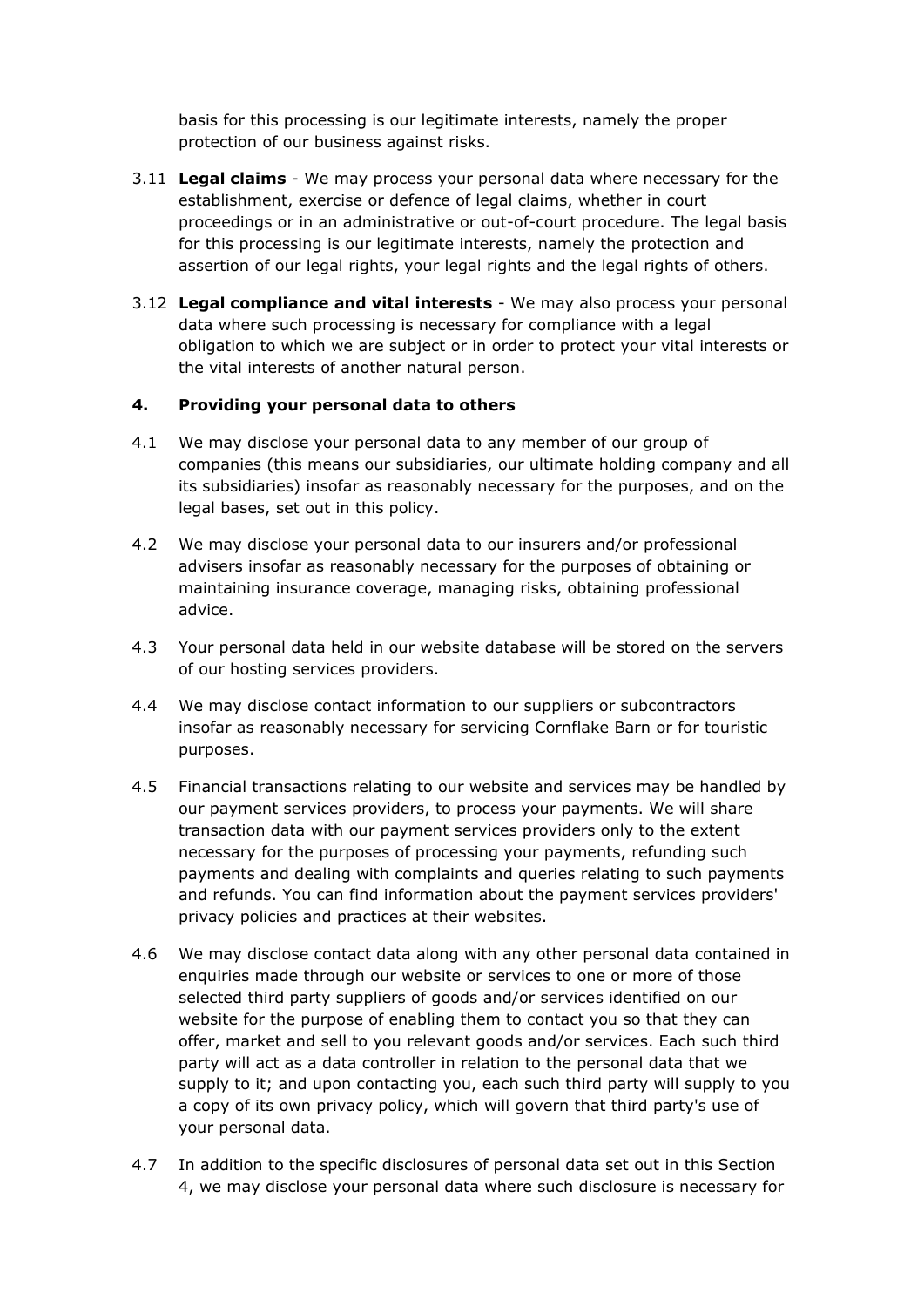compliance with a legal obligation to which we are subject, or in order to protect your vital interests or the vital interests of another natural person. We may also disclose your personal data where such disclosure is necessary for the establishment, exercise, or defence of legal claims, whether in court proceedings or in an administrative or out-of-court procedure.

#### **5. International transfers of your personal data**

- 5.1 In this Section 5, we provide information about the circumstances in which your personal data may be transferred to a third country under UK data protection law.
- 5.2 We may transfer your personal data from the European Economic Area (EEA) to the UK and process that personal data in the UK for the purposes set out in this policy, and may permit our suppliers and subcontractors to do so, during any period with respect to which the UK is not treated as a third country under EU data protection law or benefits from an adequacy decision under EU data protection law; and we may transfer your personal data from the UK to the EEA and process that personal data in the EEA for the purposes set out in this policy, and may permit our suppliers and subcontractors to do so, during any period with respect to which EEA states are not treated as third countries under UK data protection law or benefit from adequacy regulations under UK data protection law.
- 5.3 The hosting facilities for our website are situated in the UK.
- 5.4 You acknowledge that personal data that you submit for publication through our website or services may be available, via the internet, around the world. We cannot prevent the use (or misuse) of such personal data by others.

## **6. Retaining and deleting personal data**

- 6.1 This Section 6 sets out our data retention policies and procedures, which are designed to help ensure that we comply with our legal obligations in relation to the retention and deletion of personal data.
- 6.2 Personal data that we process for any purpose or purposes shall not be kept for longer than is necessary for that purpose or those purposes.
- 6.3 We will retain your personal data as follows:
	- (a) contact data will be retained for a minimum period of 1 year following the date of the most recent contact between you and us, and for a maximum period of 2 years following that date;
	- (b) account data will be retained for a minimum period of 1 year following the date of closure of the relevant account, and for a maximum period of 1 year following that date;
	- (c) profile data will be retained for a minimum period of 1 year following the date of deletion of the profile by you, and for a maximum period of 1 year following that date;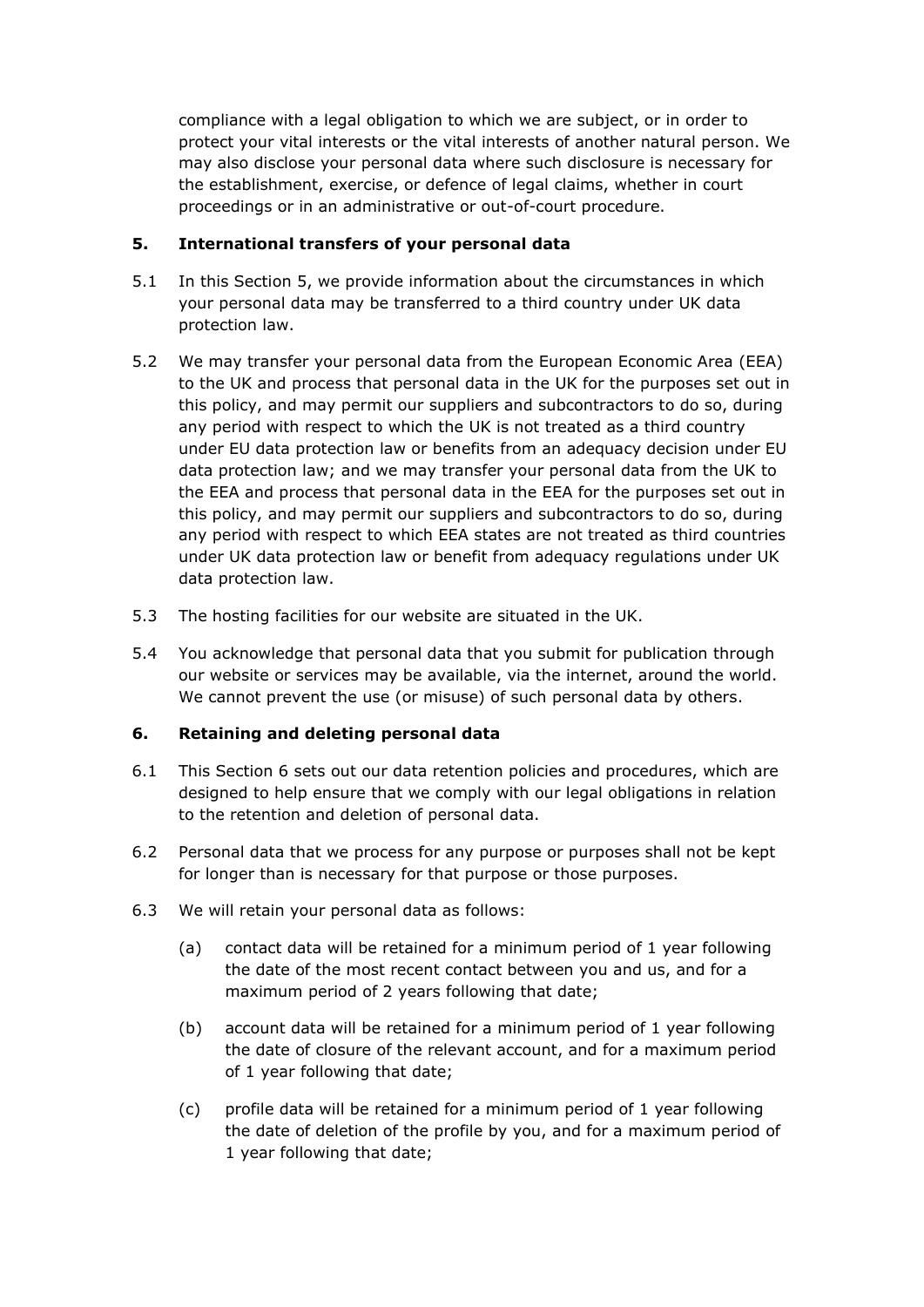- (d) customer relationship data will be retained for a minimum period of 1 year following the date of termination of the relevant customer relationship and for a maximum period of 1 year following that date;
- (e) service data will be retained for a minimum period of 1 year following the date of termination of the relevant contract, and for a maximum period of 1 year following that date;
- (f) transaction data will be retained for a minimum period of 1 year following the date of the transaction, and for a maximum period of 1 year following that date;
- (g) communication data will be retained for a minimum period of 1 year following the date of the communication in question, and for a maximum period of 1 year following that date; and
- (h) usage data will be retained for 2 years following the date of collection.
- 6.4 If you grant to us a licence to publish any of your personal data, we may continue to retain and publish that personal data after the end of the relevant retention period specified in this Section 6 in accordance with the applicable licence terms, subject to your data subject rights.
- 6.5 Notwithstanding the other provisions of this Section 6, we may retain your personal data where such retention is necessary for compliance with a legal obligation to which we are subject, or in order to protect your vital interests or the vital interests of another natural person.

#### **7. Security of personal data**

- 7.1 We will take appropriate technical and organisational precautions to secure your personal data and to prevent the loss, misuse or alteration of your personal data.
- 7.2 We will store your personal data on secure servers, personal computers and mobile devices, and in secure manual record-keeping systems.
- 7.3 The following personal data will be stored by us in encrypted form: your name, contact information, password(s) and cardholder data.
- 7.4 Data relating to any financial transaction that is sent from your web browser to our web server, or from our web server to your web browser, will be protected using encryption technology.
- 7.5 You acknowledge that the transmission of unencrypted (or inadequately encrypted) data over the internet is inherently insecure, and we cannot guarantee the security of data sent over the internet.
- 7.6 You should ensure that your password is not susceptible to being guessed, whether by a person or a computer program. You are responsible for keeping the password you use for accessing our website confidential and we will not ask you for your password (except when you log in to our website).

#### **8. Your rights**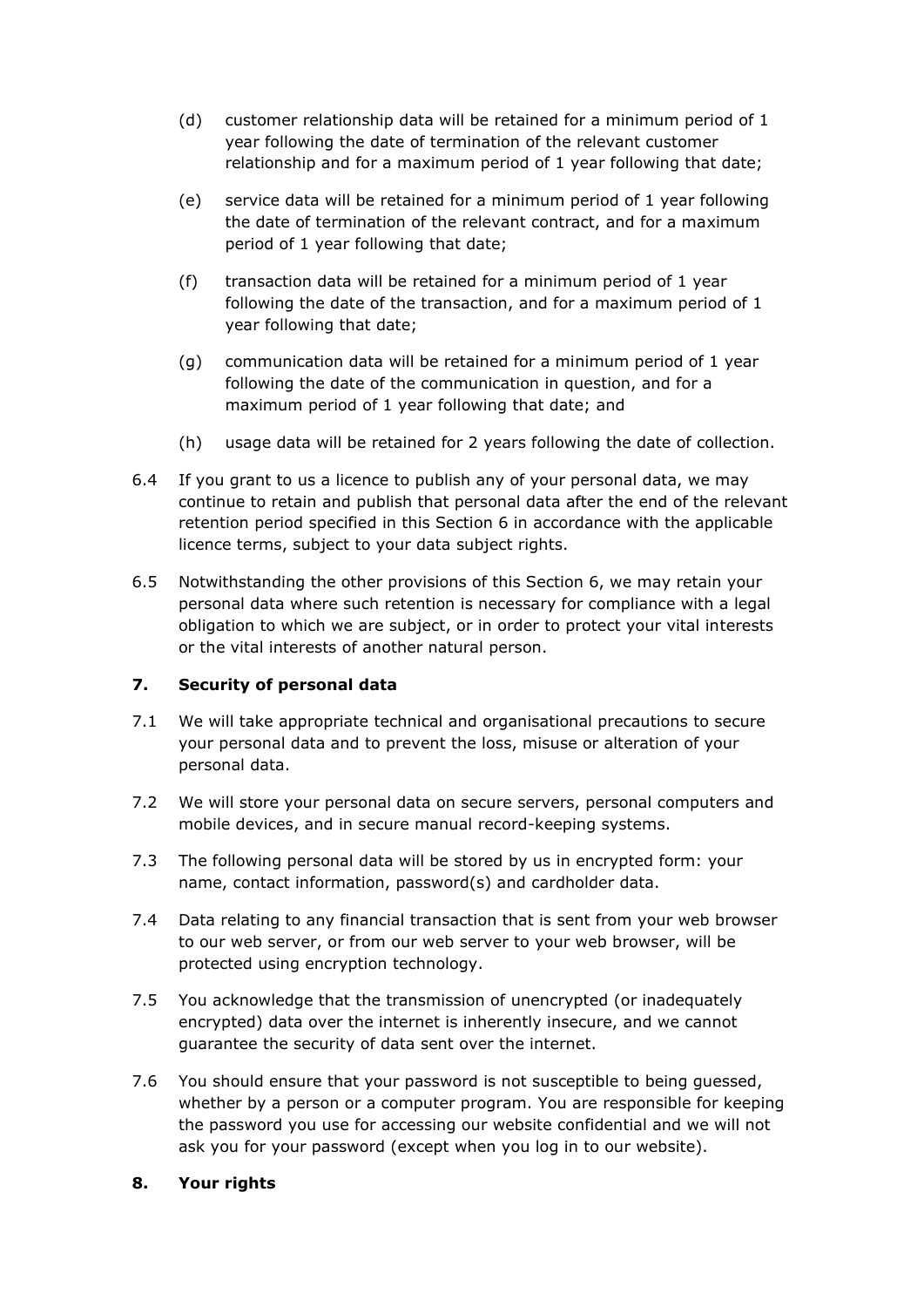- 8.1 In this Section 8, we have listed the rights that you have under data protection law.
- 8.2 Your principal rights under data protection law are:
	- (a) **the right to access** you can ask for copies of your personal data;
	- (b) **the right to rectification** you can ask us to rectify inaccurate personal data and to complete incomplete personal data;
	- (c) **the right to erasure** you can ask us to erase your personal data;
	- (d) **the right to restrict processing** you can ask us to restrict the processing of your personal data;
	- (e) **the right to object to processing** you can object to the processing of your personal data;
	- (f) **the right to data portability** you can ask that we transfer your personal data to another organisation or to you;
	- (g) **the right to complain to a supervisory authority** you can complain about our processing of your personal data; and
	- (h) **the right to withdraw consent** to the extent that the legal basis of our processing of your personal data is consent, you can withdraw that consent.
- 8.3 These rights are subject to certain limitations and exceptions. You can learn more about the rights of data subjects by visiting [https://edpb.europa.eu/our-work-tools/general-guidance/gdpr-guidelines](https://edpb.europa.eu/our-work-tools/general-guidance/gdpr-guidelines-recommendations-best-practices_en)[recommendations-best-practices\\_en](https://edpb.europa.eu/our-work-tools/general-guidance/gdpr-guidelines-recommendations-best-practices_en) and [https://ico.org.uk/for](https://ico.org.uk/for-organisations/guide-to-data-protection/guide-to-the-general-data-protection-regulation-gdpr/individual-rights/)[organisations/guide-to-data-protection/guide-to-the-general-data-protection](https://ico.org.uk/for-organisations/guide-to-data-protection/guide-to-the-general-data-protection-regulation-gdpr/individual-rights/)[regulation-gdpr/individual-rights/.](https://ico.org.uk/for-organisations/guide-to-data-protection/guide-to-the-general-data-protection-regulation-gdpr/individual-rights/)
- 8.4 You may exercise any of your rights in relation to your personal data by written notice to us, using the contact details set out on our website.

#### **9. Third party websites**

- 9.1 Our website includes hyperlinks to, and details of, third party websites.
- 9.2 In general we have no control over, and are not responsible for, the privacy policies and practices of third parties.

#### **10. Personal data of children**

- 10.1 Our website and services are targeted at persons over the age of 18.
- 10.2 If we have reason to believe that we hold personal data of a person under that age in our databases, we will delete that personal data.

#### **11. Updating information**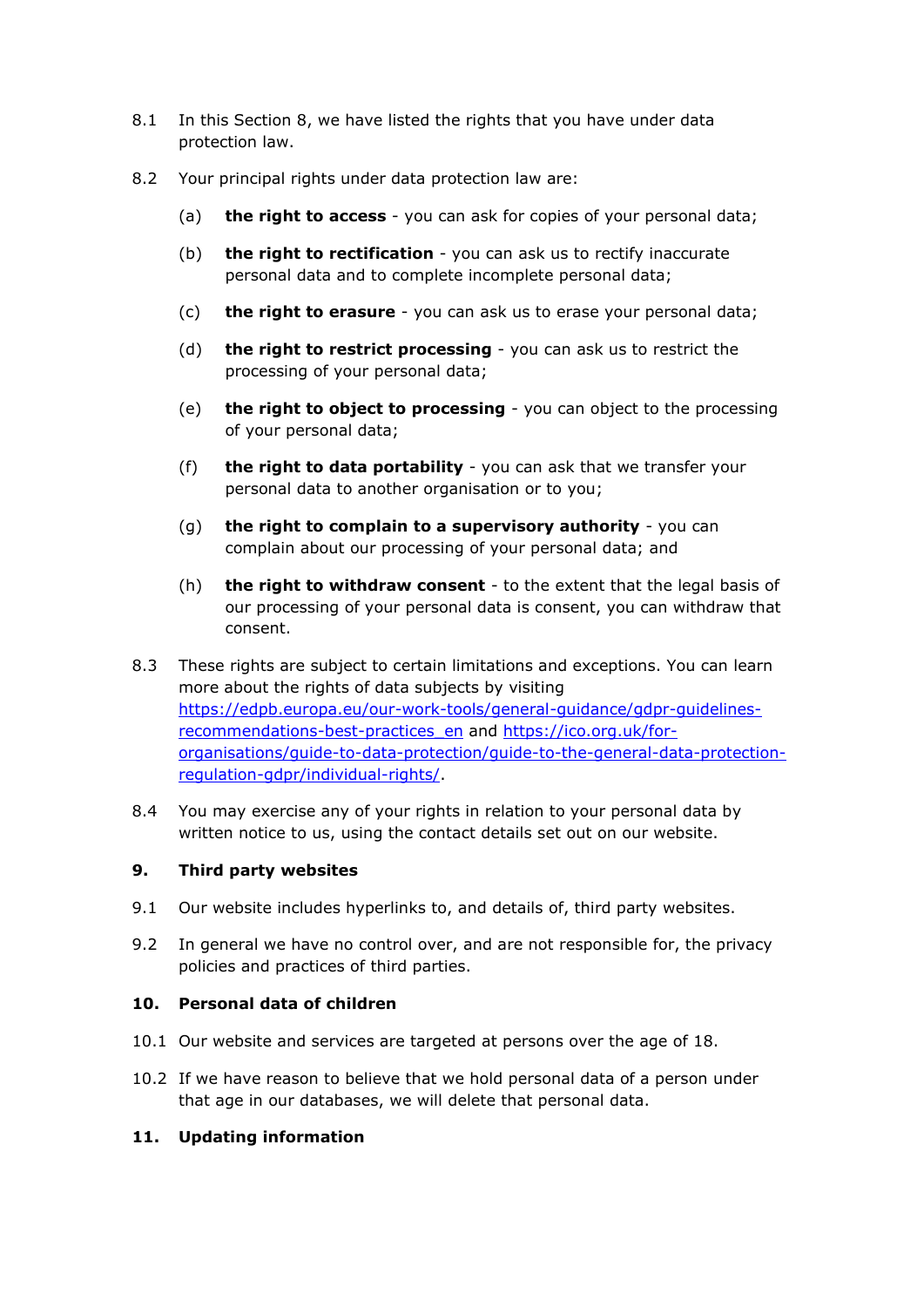11.1 Please let us know if the personal information that we hold about you needs to be corrected or updated.

#### **12. Acting as a data processor**

- 12.1 In respect of contacts, enquiries and booking, we do not act as a data controller; instead, we act as a data processor.
- 12.2 Insofar as we act as a data processor rather than a data controller, this policy shall not apply. Our legal obligations as a data processor are instead set out in the contract between us and the relevant data controller.

## **13. About cookies**

- 13.1 A cookie is a file containing an identifier (a string of letters and numbers) that is sent by a web server to a web browser and is stored by the browser. The identifier is then sent back to the server each time the browser requests a page from the server.
- 13.2 Cookies may be either "persistent" cookies or "session" cookies: a persistent cookie will be stored by a web browser and will remain valid until its set expiry date, unless deleted by the user before the expiry date; a session cookie, on the other hand, will expire at the end of the user session, when the web browser is closed.
- 13.3 Cookies may not contain any information that personally identifies a user, but personal data that we store about you may be linked to the information stored in and obtained from cookies.

### **14. Cookies that we use**

- 14.1 We use cookies for the following purposes:
	- (a) **authentication and status** we use cookies to identify you when you visit our website and as you navigate our website, and to help us determine if you are logged into our website;
	- (b) **shopping cart** we use cookies to maintain the state of your shopping cart as you navigate our website;
	- (c) **personalisation** we use cookies to store information about your preferences and to personalise our website for you;
	- (d) **security** we use cookies as an element of the security measures used to protect user accounts, including preventing fraudulent use of login credentials, and to protect our website and services generally;
	- (e) **advertising** we use cookies to help us to display advertisements that will be relevant to you;
	- (f) **analysis** we use cookies to help us to analyse the use and performance of our website and services; and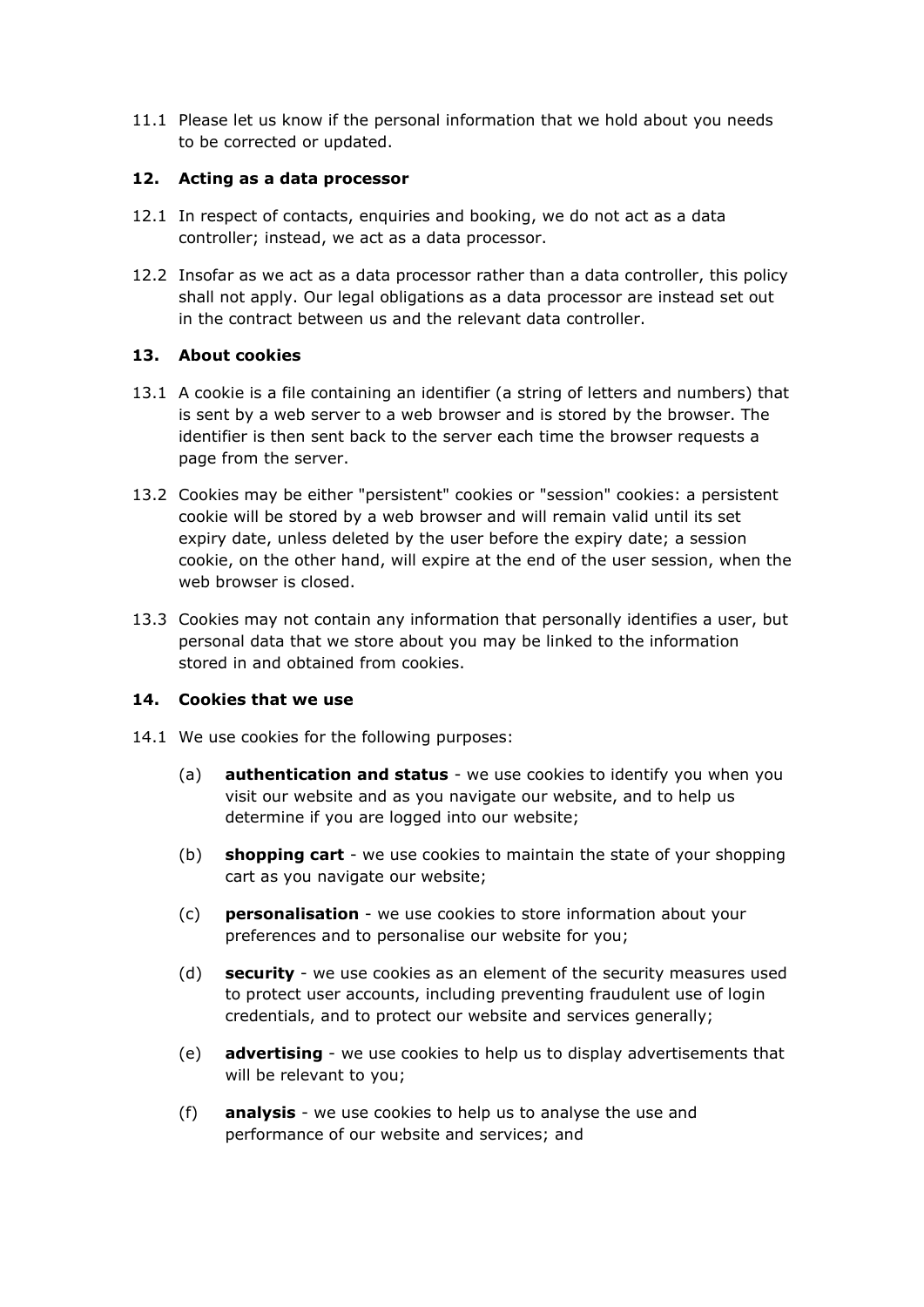(g) **cookie consent** - we use cookies to store your preferences in relation to the use of cookies more generally (cookies used for this purpose are: shown in the Cookie Consent Bar).

## **15. Cookies used by our service providers**

- 15.1 Our service providers use cookies and those cookies may be stored on your computer when you visit our website.
- 15.2 We use Google Analytics. Google Analytics gathers information about the use of our website by means of cookies. The information gathered is used to create reports about the use of our website. You can find out more about Google's use of information by visiting <https://www.google.com/policies/privacy/partners/> and you can review Google's privacy policy at [https://policies.google.com/privacy.](https://policies.google.com/privacy) The relevant cookies are: shown in the Cookie Consent Bar.
- 15.3 We use a Facebook pixel on our website. Using the pixel, Facebook collects information about the users and use of our website. The information is used to personalise Facebook advertisements and to analyse the use of our website. To find out more about the Facebook pixel and about Facebook's use of personal data generally, see the Facebook cookie policy at <https://www.facebook.com/policies/cookies/> and the Facebook privacy policy at [https://www.facebook.com/about/privacy.](https://www.facebook.com/about/privacy) The Facebook cookie policy includes information about controlling Facebook's use of cookies to show you advertisements. If you are a registered Facebook user, you can adjust how advertisements are targeted by following the instructions at [https://www.facebook.com/help/568137493302217.](https://www.facebook.com/help/568137493302217)

#### **16. Managing cookies**

- 16.1 Most browsers allow you to refuse to accept cookies and to delete cookies. The methods for doing so vary from browser to browser, and from version to version. You can however obtain up-to-date information about blocking and deleting cookies via these links:
	- (a) <https://support.google.com/chrome/answer/95647> (Chrome);
	- (b) [https://support.mozilla.org/en-US/kb/enhanced-tracking-protection](https://support.mozilla.org/en-US/kb/enhanced-tracking-protection-firefox-desktop)[firefox-desktop](https://support.mozilla.org/en-US/kb/enhanced-tracking-protection-firefox-desktop) (Firefox);
	- (c) <https://help.opera.com/en/latest/security-and-privacy/> (Opera);
	- (d) [https://support.microsoft.com/en-gb/help/17442/windows-internet](https://support.microsoft.com/en-gb/help/17442/windows-internet-explorer-delete-manage-cookies)[explorer-delete-manage-cookies](https://support.microsoft.com/en-gb/help/17442/windows-internet-explorer-delete-manage-cookies) (Internet Explorer);
	- (e) [https://support.apple.com/en-gb/guide/safari/manage-cookies-and](https://support.apple.com/en-gb/guide/safari/manage-cookies-and-website-data-sfri11471/mac)[website-data-sfri11471/mac](https://support.apple.com/en-gb/guide/safari/manage-cookies-and-website-data-sfri11471/mac) (Safari); and
	- (f) [https://support.microsoft.com/en-gb/help/4468242/microsoft-edge](https://support.microsoft.com/en-gb/help/4468242/microsoft-edge-browsing-data-and-privacy)[browsing-data-and-privacy](https://support.microsoft.com/en-gb/help/4468242/microsoft-edge-browsing-data-and-privacy) (Edge).